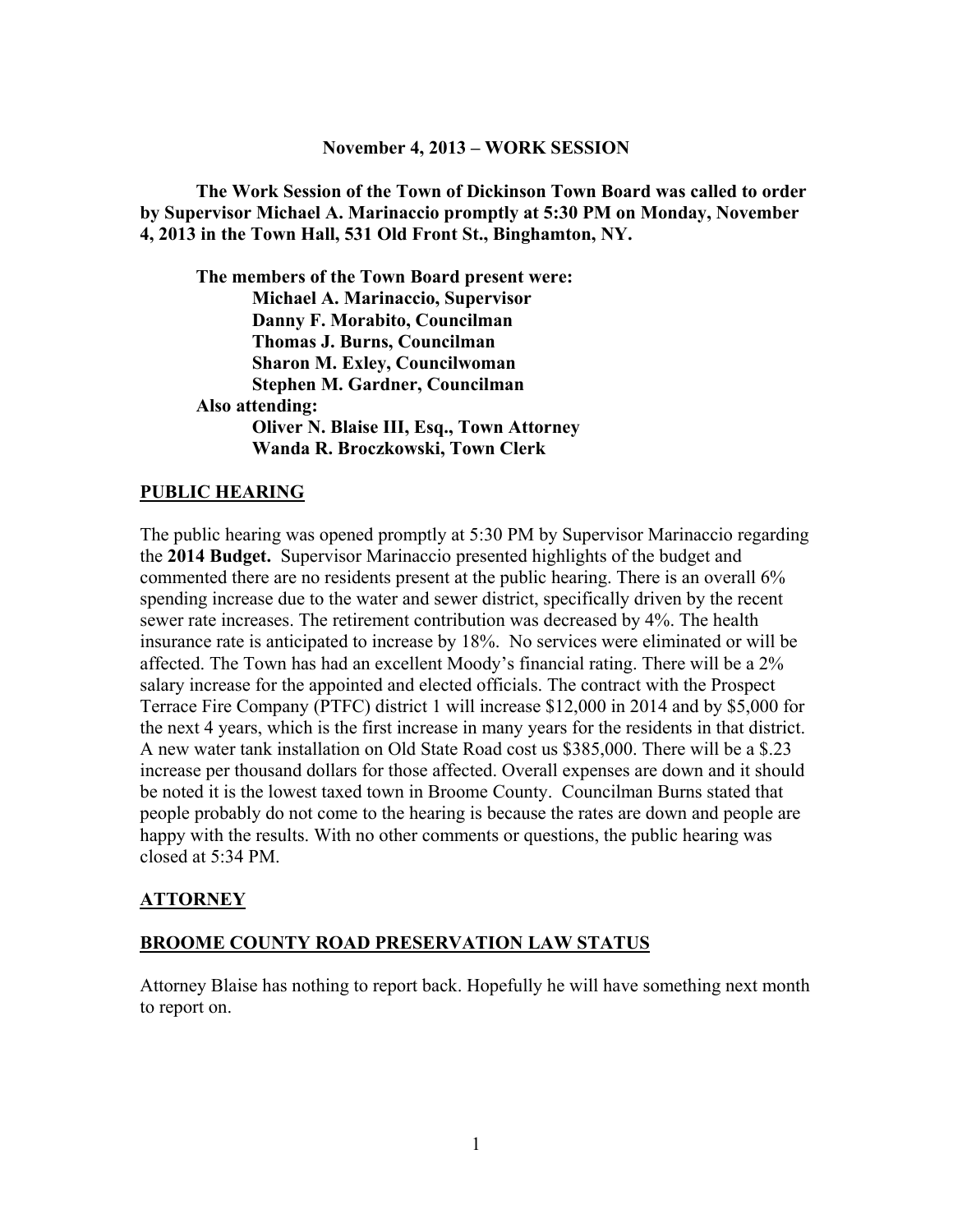# **CONTRACT FOR PROSPECT TERRACE FIRE DEPARTMENT (PTFD) SIGNATURES**

Attorney Blaise reported the signed contract has not been returned to the Town Clerk as from the Fire Company of this date. Supervisor Marinaccio will sign it once it is returned.

## **34 & 36 N. BROOME STREET RESIDENT OFFIER ON PROPERTY**

As a result of the for sale signs posted on the properties of 34 and 36 N. Broome Street, a Town resident on Upper Taft submitted a letter to the Town Clerk on Monday November 4<sup>th</sup> for the combined lots. Councilman Gardner wondered what is needed now. Mr. Blaise stated it is the board's pleasure to decide how to proceed on this offer. We could hold out, have an auction or just go to these people to accept the offer. Councilman Burns commented that if we formally listed there would probably be a 6% real estate fee or an auction fee of 25%. Of the board members, Councilman Morabito recommended leaving the sign up a little longer and Councilman Burns believes we would not get a penny more on this property. Following further discussion it was determined to advertise on the Town website and The Press. In the interim, Attorney Blaise will contact these people to confirm their interest and advise them the board will consider their offer.

# **CHAIR**

# **OCTOBER REGULAR MEETING**

Supervisor Marinaccio reminded all the regular meeting for November is scheduled for Tuesday, November  $12<sup>th</sup>$  at 6:00 PM due to the Veteran's Day Holiday on Monday the  $11^{\text{th}}$ 

# **ASSOCIATION OF TOWNS NOVEMBER MEETING**

Supervisor Marinaccio stated the next meeting of BCAOTV is scheduled for **Thursday November 14, 2013 at the Spot Restaurant, Dinner at 6:30 pm, Speaker at 7:00 pm will be Kevin E. Drumm, President, SUNY Broome CC** 

# **WEBSITE MASTER**

Supervisor Marinaccio brought up a need to review an effective way to deal with the designer of our Town of Dickinson website. Mr. Marinaccio has had several complaints and issues with him from not updating the monthly minutes to posting corrections and meeting notices. There is no contract; he is paid on an hourly basis. He did a nice job setting it up; unfortunately he is not maintaining it in a timely manner. We will inquire about another option.